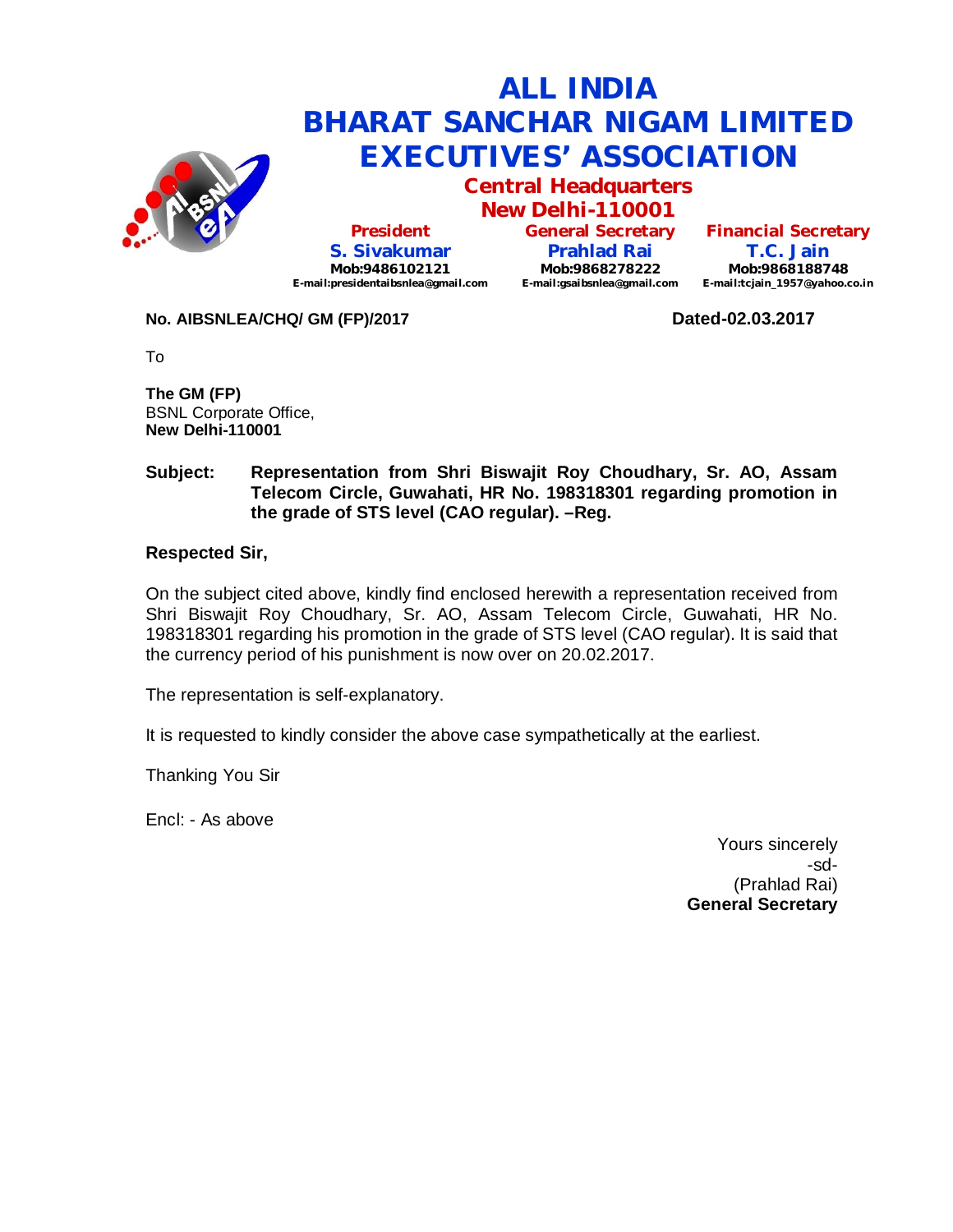

# **ALL INDIA BHARAT SANCHAR NIGAM LIMITED EXECUTIVES' ASSOCIATION**

**Central Headquarters**

**New Delhi-110001 President S. Sivakumar Mob:9486102121 E-mail:presidentaibsnlea@gmail.com**

**General Secretary Prahlad Rai Mob:9868278222 E-mail:gsaibsnlea@gmail.com E-mail:tcjain\_1957@yahoo.co.in**

**Financial Secretary T.C. Jain Mob:9868188748**

## No. AIBSNLEA/CHQ/ GM (FP)/2017 **Dated-02.03.2017**

To

**The GM (FP)** BSNL Corporate Office, **New Delhi-110001** 

# **Subject: Representation from Shri S. Sivakumar, AO (IA), Staff No. 89654 regarding his transfer from STR to BSNL CO, New Delhi–Reg.**

## **Respected Sir,**

On the subject cited above, kindly find enclosed herewith a representation received from Shri S. Sivakumar, AO (IA), Staff No. 89654 regarding his transfer from STR to BSNL CO, New Delhi.

Shri S. Sivakumar is the President of AIBSNLEA CHQ as such his presence at head quarter is very much required for the functioning of AIBSNLEA CHQ.

It is, therefore, requested to kindly issue transfer orders in favour of Shri S. Sivakumar, AO from STR Chennai to BSNL Corporate Office immediately.

Thanking You Sir

Encl: - As above

Yours sincerely -sd- (Prahlad Rai) **General Secretary**